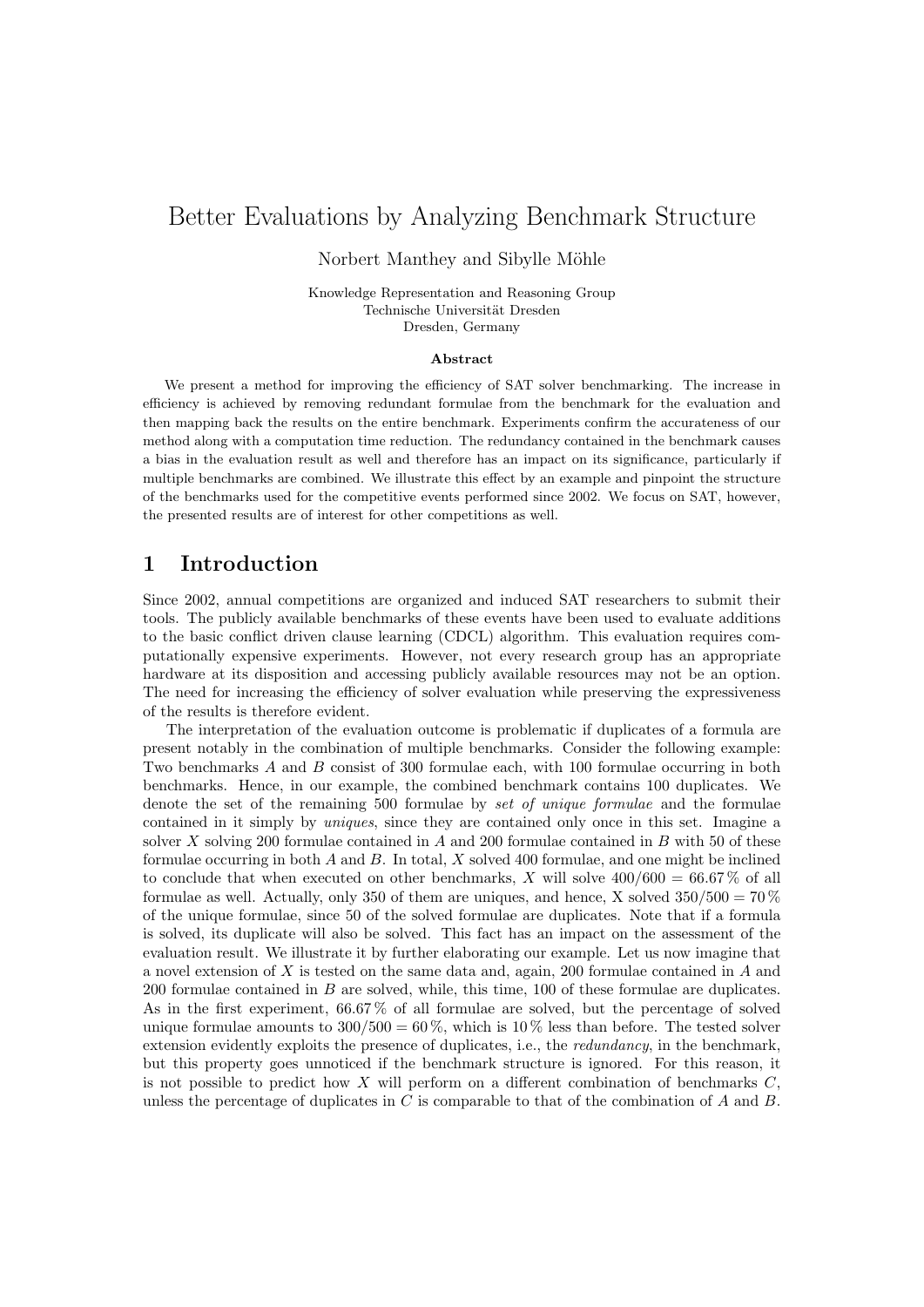Knowledge concerning the structure of the benchmark – notably the redundancy contained in it – is therefore crucial. Furthermore, it is very hard to reason about an experimental evaluation on two benchmarks if the details on the intersection are not known. In this case, only one of the two benchmarks can be used for reasoning.

Broadening the notion of duplicates introduced in our example, feature-equivalence of formulae is defined as the equality of formulae with respect to their features. Based on featureequivalence, we introduce the concept of redundancy in a benchmark, which in our example corresponds to the multiset of duplicates. These notions facilitate the investigation of the structure of a combination of benchmarks and thus allow for an unbiased assessment of the evaluation results. We analyze the structure of the benchmarks used in competitive SAT events so far and demonstrate its impact on the evaluation results.

Despite the need for increasing the efficiency of solver evaluation, to the author's best knowledge, no ongoing research exists in this field. Experiments presented in publications the authors are aware of are executed on a full benchmark, and in the interpretation of the results the structure of the benchmark is not considered. Usually, results are presented on a per year basis. We show how solver evaluation can be sped up by exploiting the redundancy present in the combination of benchmarks. Suitable tools as well as the features calculated for all formulae are provided. Experiments performed using Glucose  $3.0<sup>1</sup>$  $3.0<sup>1</sup>$  $3.0<sup>1</sup>$ , Lingeling baq<sup>[2](#page-1-1)</sup>, and Riss  $6<sup>3</sup>$  $6<sup>3</sup>$  $6<sup>3</sup>$  show the feasibility of our approach.

In this work, we are focussing on SAT. However, adapting our results to other problems, e.g., QBF, MaxSAT, PB, CSP, and AIG, is straightforward. Therefore, the presented findings are relevant for the evaluation of solvers competing in these related fields as well.

The paper is structured as follows: After recalling some preliminary terms, presenting background information and introducing an adequate terminology, in Section [3](#page-2-0) we analyze the benchmarks of all competitive events between 2002 and 2015. In Section [4,](#page-5-0) we present a method for performing solver evaluations on a reduced set of formulae by exploiting redundancy in the benchmarks. An experimental evaluation is reported in Section [5,](#page-6-0) before in Section [6](#page-8-0) we conclude and point out future work in Section [7.](#page-9-0)

### 2 Preliminaries

#### 2.1 The Satisfiability Problem

Let the set of Boolean variables V be the set of the positive natural numbers, i.e.,  $V = N^{+}$ . A literal v is a positive Boolean variable v or a negated Boolean variable  $\overline{v}$ . A clause C is a set of literals, and a *formula F* in conjunctive normal form  $(CNF)$  is a multiset of clauses, since it can contain duplicate clauses.

We assume the reader to be familiar with the basic concepts of propositional logic and SAT solving. More details about the used concepts can be found in [\[5\]](#page-10-0).

#### 2.2 Benchmarks and CNF Features

The formulae on which we evaluated our approach were downloaded from <satcompetition.org>, choosing only packages that have been used in competitions.

<span id="page-1-0"></span><sup>1</sup>http://baldur.iti.kit.edu/sat-race-2015/descriptions/glucose-satrace15.pdf

<span id="page-1-1"></span> $^{2}$ http://baldur.iti.kit.edu/sat-race-2015/descriptions/fmv-solvers-sat-race-2015.pdf

<span id="page-1-2"></span><sup>3</sup>Submitted to the SAT Competition 2016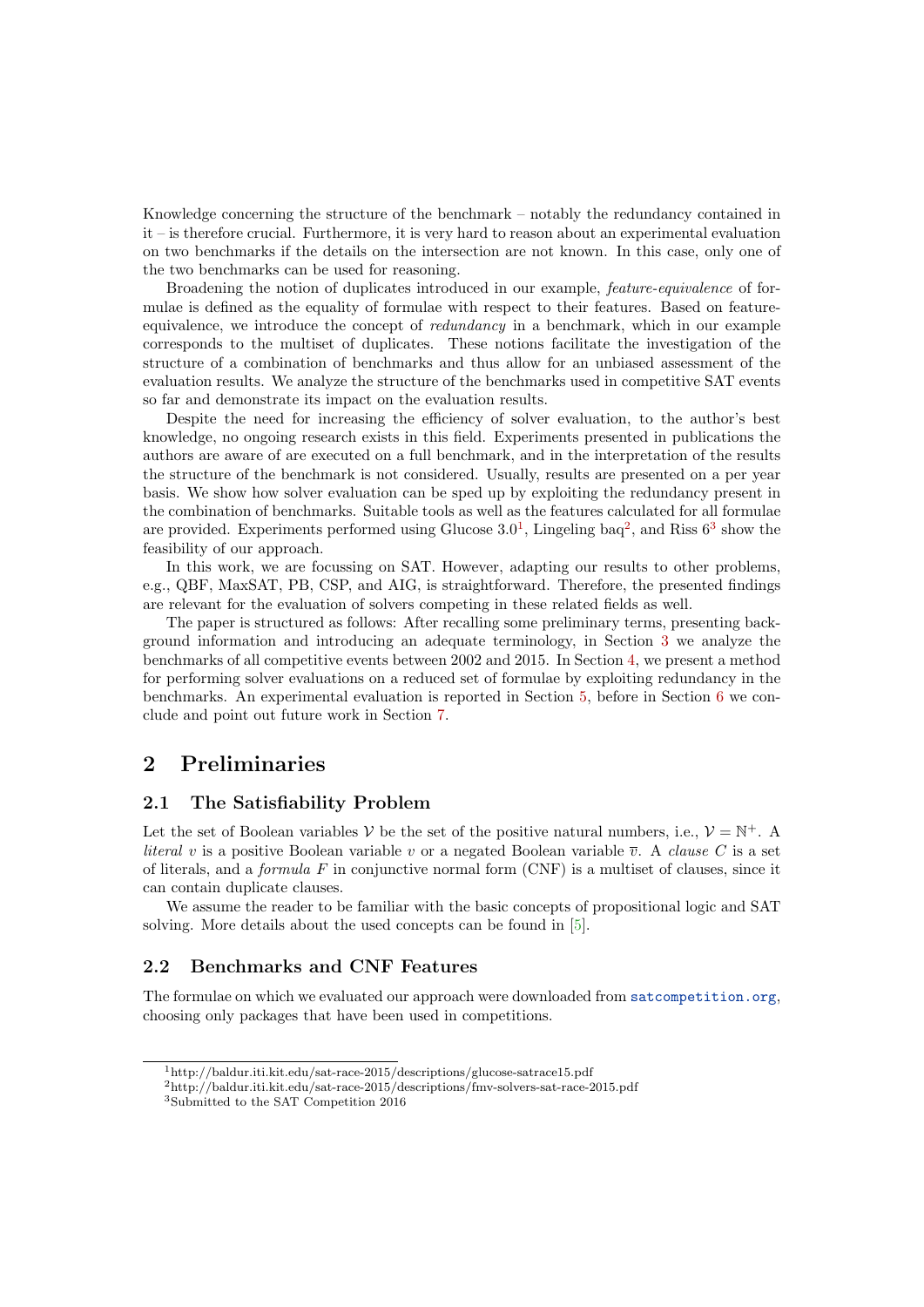For each CNF formula, various numerical features were computed using classifier, a tool which is built by a call to Riss 6 with the appropriate parameters. *classifier* first performs unit propagation and then removes all satisfied clauses and falsified literals from the formula, similarly to a simple preprocessor of a SAT solver. On the resulting formula, the features were computed. In this work, we use 196 features based on the clause size distribution, the symmetry breaking features, the binary implication graph, the recursive weight heuristics and the constraint extraction<sup>[4](#page-2-1)</sup>. For details on the features used in our work see [\[1\]](#page-9-1).

All features mentioned above are rotation-invariant, which makes them immune to the renaming of variables and reordering of clauses in formulae. However, the data in Table [1](#page-3-0) confirm that the precision of the generated features is accurate enough to discriminate between formulae.

#### 2.3 Redundancy in Benchmarks

In our approach, comparing formulae is essential. To this end, we introduce the notion of feature-equivalence. We call two formulae  $F$  and  $G$  feature-equivalent if the values of all their features are equal. A *duplicate* of a formula  $F$  in this context denotes a formula which is featureequivalent to F. Duplicates account for the redundancy in a benchmark. We call a benchmark redundancy-free if it contains just a single representative formula of each equivalence class in the partitioning by feature-equivalence. A redundancy-free extract of a benchmark is a redundancyfree benchmark obtained from a given benchmark by picking a representative from each of its equivalence classes in the partitioning by feature-equivalence. We denote these representatives by unique formulae or simply by uniques.

### <span id="page-2-0"></span>3 Analyzing Benchmarks of Competitive Events

Since 2002, annual competitions are organized with the aim to evaluate SAT solvers on various sets of benchmarks. These competitions run tracks for application formulae as well as for hard combinatorial (also called handmade or crafted) problems. Each year, the organizers of the competition issue a call for novel formulae for these tracks and generate a benchmark based on some criteria, e.g., [\[2,](#page-9-2) [3\]](#page-9-3).

#### 3.1 Distribution of Formulae Among Benchmarks

Most competition benchmarks contain novel formulae as well as problems already included in earlier benchmarks. We examined the composition of the benchmarks for the application track since 2002. Our main objective was to determine the portion of novel formulae on the one hand and to identify redundancy on the other hand. For determining the number of featureequivalent formulae, the order of the clauses was retained fixed, and the literals in a clause were sorted – as this procedure is performed in most SAT solvers. Unit propagation was performed in the order of the occurrence of units in the formula and with respect to the introduction of new units during propagation. Finally, falsified literals were removed from the formula. The results are visualized in Table [1.](#page-3-0)

As an example, the 2004 competition benchmark (shown in row 04) comprises 18 formulae introduced in 2002 (column 02), 8 formulae submitted for the first time in 2003 (column 03), and 298 new problems (column 04). In total, the benchmark contains 324 formulae  $(\Sigma)$ , 91.97% of which are new  $(N)$ , and there are 315 uniques  $(U)$  and 9 duplicates  $(D)$ . 98 formulae introduced

<span id="page-2-1"></span><sup>4</sup>The exact call is ./classifier -no-clausesf -no-resf -no-xor -no-varf -no-derivativef -big -rwhf -const.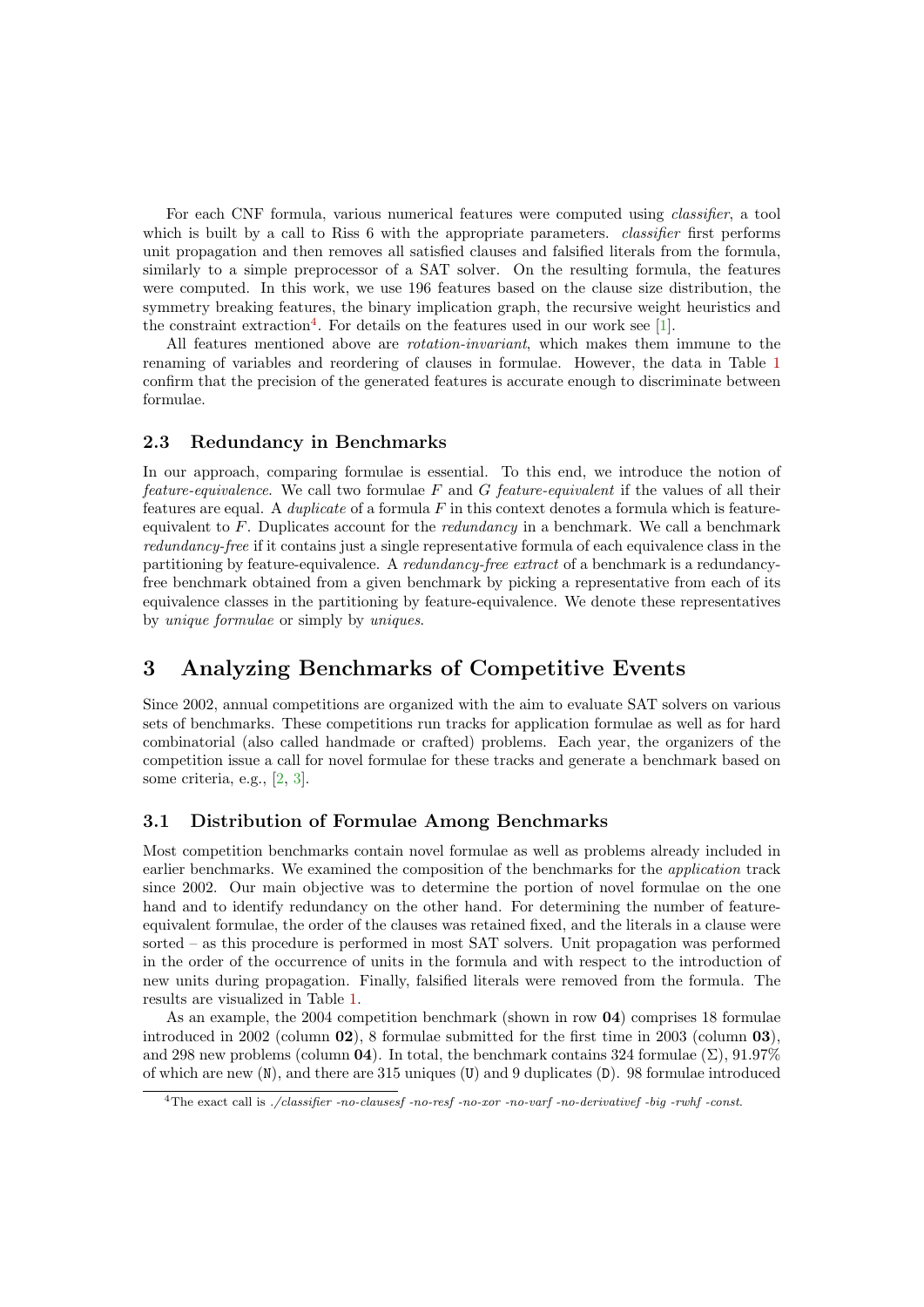<span id="page-3-0"></span>Table 1: Every year's benchmark (rows **02** to **15**) consists of novel formulae as well as formulae already contained in earlier competition benchmarks (columns 02 to 15). Since 2008, the portion of novel formulae (column  $N$ ) amounts to approximately 50%. The number of uniques and duplicates is shown in columns U and D, respectively. Row R indicates the number of formulae used in subsequent benchmarks.

|             | 02           |                             | 03 04 05 06 07 |     |                |     | 08   | 09   |     | 10 11 12   |     | 13 14 15 |     |     | $\sum$     | N           | U    | D              |
|-------------|--------------|-----------------------------|----------------|-----|----------------|-----|------|------|-----|------------|-----|----------|-----|-----|------------|-------------|------|----------------|
|             | 02 829       |                             |                |     |                |     |      |      |     |            |     |          |     |     | 829        | $100\,\%$   | 827  | $\overline{2}$ |
| 03          | $\Omega$     | 119                         |                |     |                |     |      |      |     |            |     |          |     |     | 119        | $100\%$     | 119  | $\Omega$       |
| 04          | 18           | 8                           | 298            |     |                |     |      |      |     |            |     |          |     |     | 324        | $91.97\,\%$ | 315  | 9              |
| 05          | $\theta$     | $\theta$                    | $\overline{0}$ | 176 |                |     |      |      |     |            |     |          |     |     | 176        | $100\,\%$   | -175 | 1              |
| 06          | 5            | 5                           | 14             | 5   | 71             |     |      |      |     |            |     |          |     |     | 100        | 71\%        | 100  | $\Omega$       |
| 07          | $\Omega$     | $\Omega$                    | $\Omega$       | 15  | 20             | 140 |      |      |     |            |     |          |     |     | 175        | 80%         | 175  | $\overline{0}$ |
| 08          | 7            | 7                           | 30             | 10  | 26             | 11  | -109 |      |     |            |     |          |     |     | <b>200</b> | $54.5\%$    | 187  | 13             |
| 09          | 4            | 11                          | 12             | 9   | 28             | 54  | 13   | -161 |     |            |     |          |     |     | 292        | 55.1%       | 292  | $\theta$       |
| 10          | $\Omega$     | 1                           | $\theta$       | 3   | 7              | 17  | 6    | 23   | -43 |            |     |          |     |     | 100        | $43\%$      | 100  | $\theta$       |
| 11          | 12           | 16                          | 7              | 10  | 7              | 19  | 11   | 28   |     | 11 179     |     |          |     |     | 300        | $59.67\,\%$ | 299  | $\mathbf{1}$   |
| 12          | 28           | 28                          | 35             | 19  | 31             | 69  | 28   | 82   | 9   | 89         | 182 |          |     |     | 600        | $30.33\,\%$ | 558  | 42             |
| 13          | $\Omega$     | 9                           | $\Omega$       | 8   | 10             | 18  | 3    | 33   | 3   | 32         | 26  | -158     |     |     | 300        | $52.67\%$   | 300  | $\Omega$       |
| 14          | $\mathbf{1}$ | 14                          | $\Omega$       | 4   | 3              | 14  | 9    | 38   | 4   | 29         | 20  | 12       | 152 |     | 300        | $50.67\,\%$ | 299  | $\mathbf{1}$   |
| 15          | 1            | $\mathcal{D}_{\mathcal{L}}$ | $\Omega$       | 3   | $\overline{0}$ | 9   | 5    | 19   | 1   | 13         | 8   | 3        | 69  | 167 | 300        | $55.67\,\%$ | 291  | 9              |
| $\mathbb R$ | 76           | 101                         | 98             | 86  | 132 211        |     | 75   |      |     | 223 28 163 | 54  | 15       | 69  |     |            |             |      |                |

in 2004 are reused in subsequent competition benchmarks (row R). Note that in this table we do not discriminate between single and multiple reuse of formulae.

From 2008 on, the novel formulae (column N) make up approximately one half of the benchmark. We found that in the benchmarks of 2002, 2004, 2005, 2011, 2012, 2014, and 2015, feature-equivalent formulae are contained<sup>[5](#page-3-1)</sup>.

#### <span id="page-3-3"></span>3.2 Redundancy in Combined Benchmarks

Usually, researchers evaluate their solver extensions on a benchmark of a single competition, e.g., the most recent one. One reason might be that research groups lack computational resources to execute solvers on a larger benchmark. On the other hand, reviewers request evaluations on a wider range of benchmarks. In Section [4,](#page-5-0) we present a method for speeding up solver evaluation by exploiting the redundancy present in combined benchmarks. This redundancy has a direct impact on the achievable speedup as the main idea of the proposed method consists in restricting the experiment to the redundancy-free extract of the combined benchmarks. As an example, the data in Table [2](#page-4-0) represent the portion of the formulae which can be ignored when performing an evaluation based on the benchmarks of two competitive events. Indicating the numbers for the combination of more events is beyond the scope of this paper<sup>[6](#page-3-2)</sup>.

The data in Table [2](#page-4-0) may be interpreted in two different ways: On the one hand, the data

<span id="page-3-1"></span><sup>&</sup>lt;sup>5</sup>In 2008, there were two competition phases where formulae were used in both phases. This lead to the reported duplicates.

<span id="page-3-2"></span> ${}^{6}$  For this purpose, we provide a collection of scripts that can be adapted to extract the set of unique formulae from an arbitrary multiset of formulae.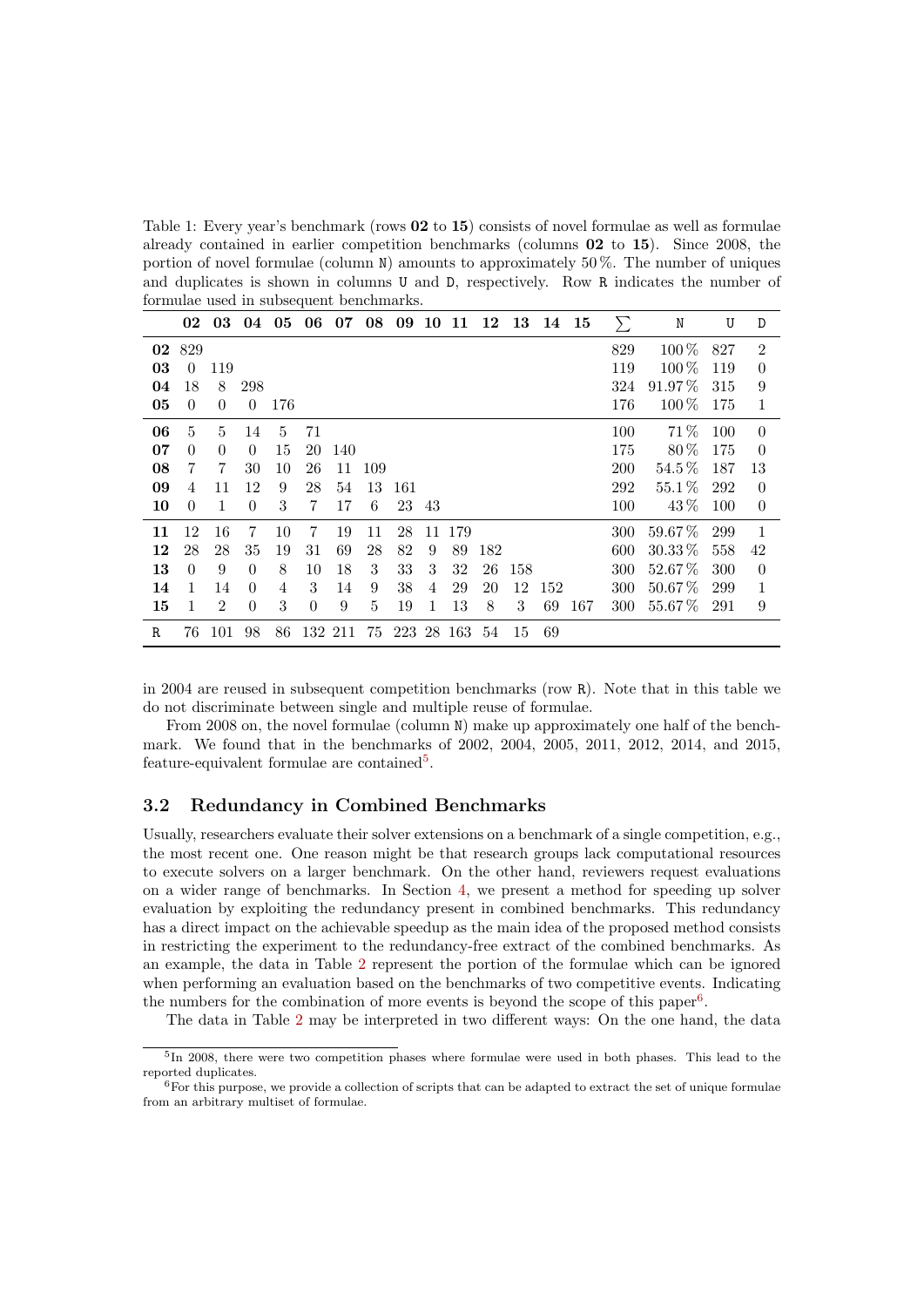<span id="page-4-0"></span>Table 2: Redundancy in the combination of the benchmarks of two competitive events. The presented values refer to the relative amount (in percent) of duplicates in the combination of the benchmarks of the year indicated in the row and column head, respectively.

|    | 02   | 03             | 04    | 05   | 06             | 07             | 08    | 09    | 10    | 11    | 12    | 13    | 14    |
|----|------|----------------|-------|------|----------------|----------------|-------|-------|-------|-------|-------|-------|-------|
| 03 | 0.21 |                |       |      |                |                |       |       |       |       |       |       |       |
| 04 | 2.52 | 3.84           |       |      |                |                |       |       |       |       |       |       |       |
| 05 | 0.30 | 0.34           | 2     |      |                |                |       |       |       |       |       |       |       |
| 06 | 0.75 | 2.28           | 6.84  | 2.17 |                |                |       |       |       |       |       |       |       |
| 07 | 0.20 | $\overline{0}$ | 1.80  | 4.56 | 9.09           |                |       |       |       |       |       |       |       |
| 08 | 2.04 | 5.96           | 10.88 | 5.85 | 16.33          | 10.40          |       |       |       |       |       |       |       |
| 09 | 0.54 | 2.68           | 5.36  | 2.14 | 10.97          | 16.49          | 11.59 |       |       |       |       |       |       |
| 10 | 0.22 | 0.46           | 2.36  | 1.45 | 4.50           | 9.45           | 9     | 9.69  |       |       |       |       |       |
| 11 | 1.33 | 4.06           | 3.53  | 2.52 | 3              | 5.26           | 6.2   | 9.80  | 6     |       |       |       |       |
| 12 | 4.48 | 9.04           | 10.70 | 7.22 | 13.43          | 17.03          | 16.25 | 22.65 | 12.71 | 22.56 |       |       |       |
| 13 | 0.18 | 2.15           | 1.76  | 1.89 | 3.50           | 5.68           | 5.40  | 8.78  | 3.75  | 10    | 18.89 |       |       |
| 14 | 0.35 | 3.58           | 2.56  | 1.26 | $\overline{2}$ | $\overline{4}$ | 5.80  | 10.64 | 4.75  | 9.67  | 18.22 | 15.33 |       |
| 15 | 1.06 | 2.63           | 3.21  | 2.73 | 2.25           | 4.42           | 5.80  | 6.59  | 4.50  | 6.33  | 12    | 8.17  | 23.83 |

represent the portion of computational resources which can be saved. As an example, if a solver is evaluated on the combination of the 2009 and 2012 benchmarks, this saving amounts to 22.65 %. Hence, it is sufficient to perform the computation on 77.35 % of the benchmark data, since it provides the information needed for inferring the results for the redundant portion of the benchmark. On the other hand, results presented for two competitive events have to be read with a grain of salt. In the combination of the 2009 and 2012 benchmarks, 22.65 % of the formulae actually are duplicates. A solver modification exploiting this knowledge might be emphasized on this combination of benchmarks, as this modification is especially effective on duplicate formulae, while failing on another combination (as discussed in Section [1\)](#page-0-0). The data in Table [2](#page-4-0) point this weakness out, encouraging developers to present evaluations on benchmarks containing distinct formulae only, or to include a discussion on the evaluation on the intersection of benchmarks.

An extreme case in our data is represented by the combination of the benchmarks of 2014 and 2015. In this data set, 76.17 % percent of the formulae are unique, thus the saving of computation amounts to 23.83 %. Hence, solvers applying appropriate techniques might perform best on this combination and worst on the combination of the 2003 and 2007 benchmarks, since the latter combination lacks redundancy. Therefore, it is essential to analyze the benchmark structure in order to make significant predictions concerning the solver performance on new benchmarks.

An even more important fact has to be considered: Benchmarks are combined with the aim to obtain a larger and more representative data set to perform an evaluation on. With this intention in mind, one would expect to obtain more meaningful results. However, due to the redundancy in the benchmark, the results are biased and a clear conclusion cannot be drawn if they are reported only per year.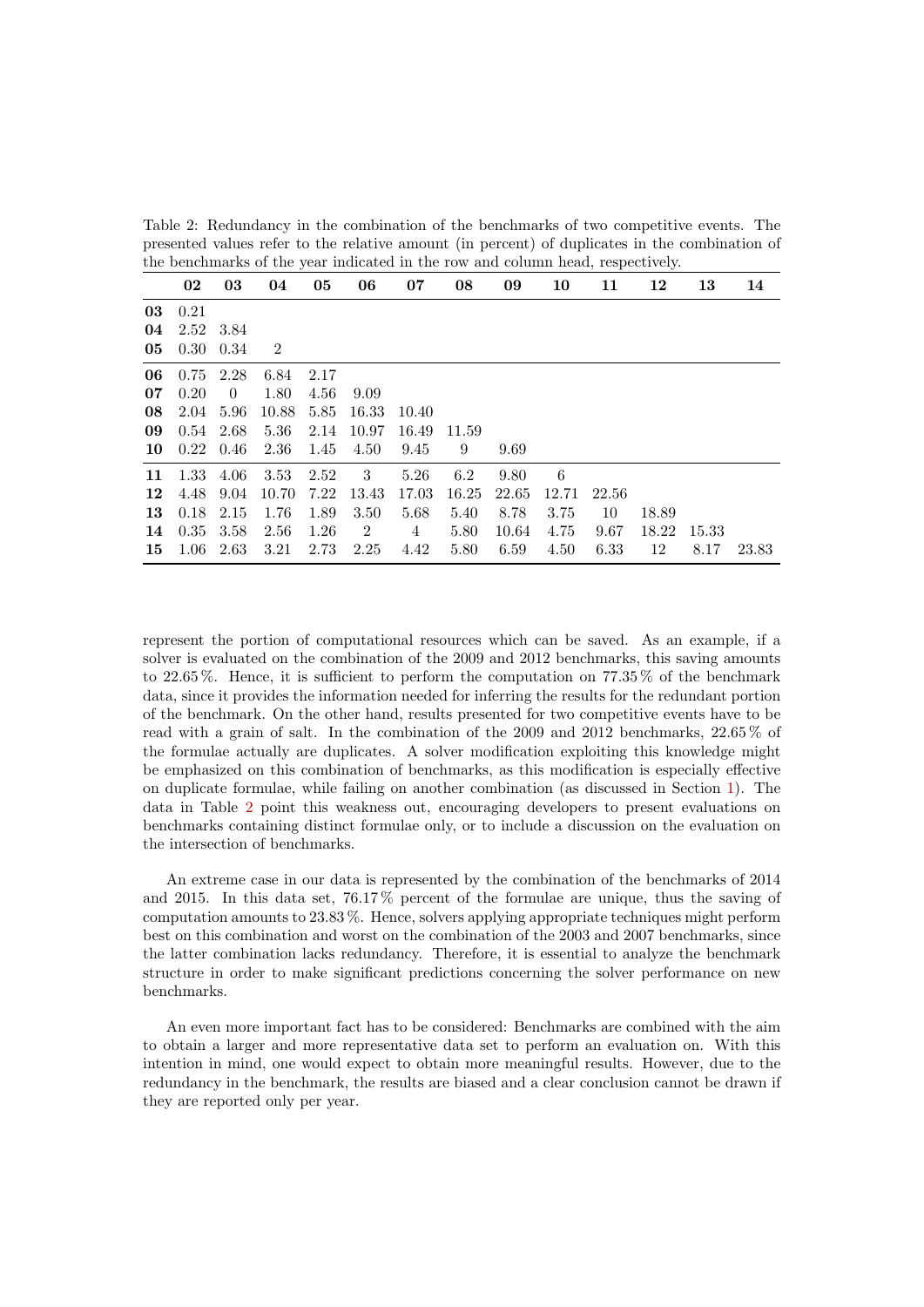<span id="page-5-4"></span>Table 3: Redundancy in the composition of benchmarks for intervals. For each year (02 – 15), the number of formulae  $(\Sigma)$ , the number of unique formulae (U) and the percentage of unique formulae  $(U(\%))$  rounded to one decimal place, and the respective average values of their increase ( $\delta \Delta$ ) are listed for the combination of all benchmarks from 2002 to the year referred to in the column header.

|  |  | 02 03 04 05 06 07 08 09 10 11 12 13 14 15 $\phi\Delta$ |  |  |  |  |  |                                                                                     |
|--|--|--------------------------------------------------------|--|--|--|--|--|-------------------------------------------------------------------------------------|
|  |  |                                                        |  |  |  |  |  | $\Sigma$ 829 948 1272 1448 1548 1723 1923 2215 2315 2615 3215 3515 3815 4115 252.77 |
|  |  |                                                        |  |  |  |  |  | U 827 946 1235 1410 1481 1621 1728 1889 1932 2111 2293 2451 2603 2761 148.77        |
|  |  |                                                        |  |  |  |  |  | U(%) 99.8 99.8 97.0 97.4 95.7 94.1 89.9 85.3 83.5 80.7 71.3 69.7 68.2 67.1 -2.52    |

## <span id="page-5-0"></span>4 Speeding up Evaluations

The weakness pointed out in Section [3.2](#page-3-3) can also be turned into a benefit: In order to be able to present an evaluation on multiple competitive events, the actual computation can be restricted to a subset of the benchmark, namely to its redundancy-free extract. From the results obtained on this set of uniques, the results for the duplicates can be inferred. As an example, for comparing a novel solver to existing systems on the combination of the benchmarks of 2014 and 2015, by adopting this approach the computation is reduced by  $23.83\,\%$ <sup>[7](#page-5-1)</sup>. To this end, we propose the following tool chain:

- 1. select the benchmarks to be used for the evaluation;
- 2. collect all formulae;
- <span id="page-5-2"></span>3. compute the redundancy-free extract of the combined benchmarks;
- 4. perform the evaluation on this redundancy-free benchmark; and
- <span id="page-5-3"></span>5. duplicate the results for duplicate formulae.

Along with this publication we provide tools that, given a benchmark, perform steps [3](#page-5-2) to [5.](#page-5-3) By means of this procedure, computational resources are saved. The reduction depends on the portion of redundancy contained in the benchmark combination and may be significant. We investigated its effect on the combination of benchmarks for all intervals ranging from 2002 to 2015. The results are presented in Table [3.](#page-5-4)

The data show that both the number of novel formulae (represented by the increase of  $\Sigma$ ) and the number of unique formulae (U) increase with time, the mean increase of the latter being about 60% of the increase of the former  $(\phi \Delta)$ . The percentage of the unique formulae (U(%)) therefore decreases with time, resulting in the fact that the more competitive events are added to the series, the higher is the potential for saving computational resources. As an example, when evaluating a tool for all instances, 67.1 % of the formulae have to be considered. The computation saved therefore amounts to 32.9 %. These trends are visualized in Figure [1.](#page-6-1)

Summing up, solver evaluation should be carried out on a redundancy-free benchmark. This method eliminates side effects stemming from redundancy in the benchmarks on which the evaluation is performed, and, thus, allows for a meaningful assessment of the robustness of an approach with respect to the given benchmark<sup>[8](#page-5-5)</sup>. As discussed before, if the evaluation is reported on a per year basis, its outcome on the intersection of the presented benchmarks has to be discussed as well.

<span id="page-5-5"></span><span id="page-5-1"></span><sup>7</sup>Assuming a uniformly distributed run time of the tools.

<sup>8</sup>Discussing how a good benchmark should be selected for a representative evaluation is beyond the scope of this work. See [\[6\]](#page-10-1) for more details.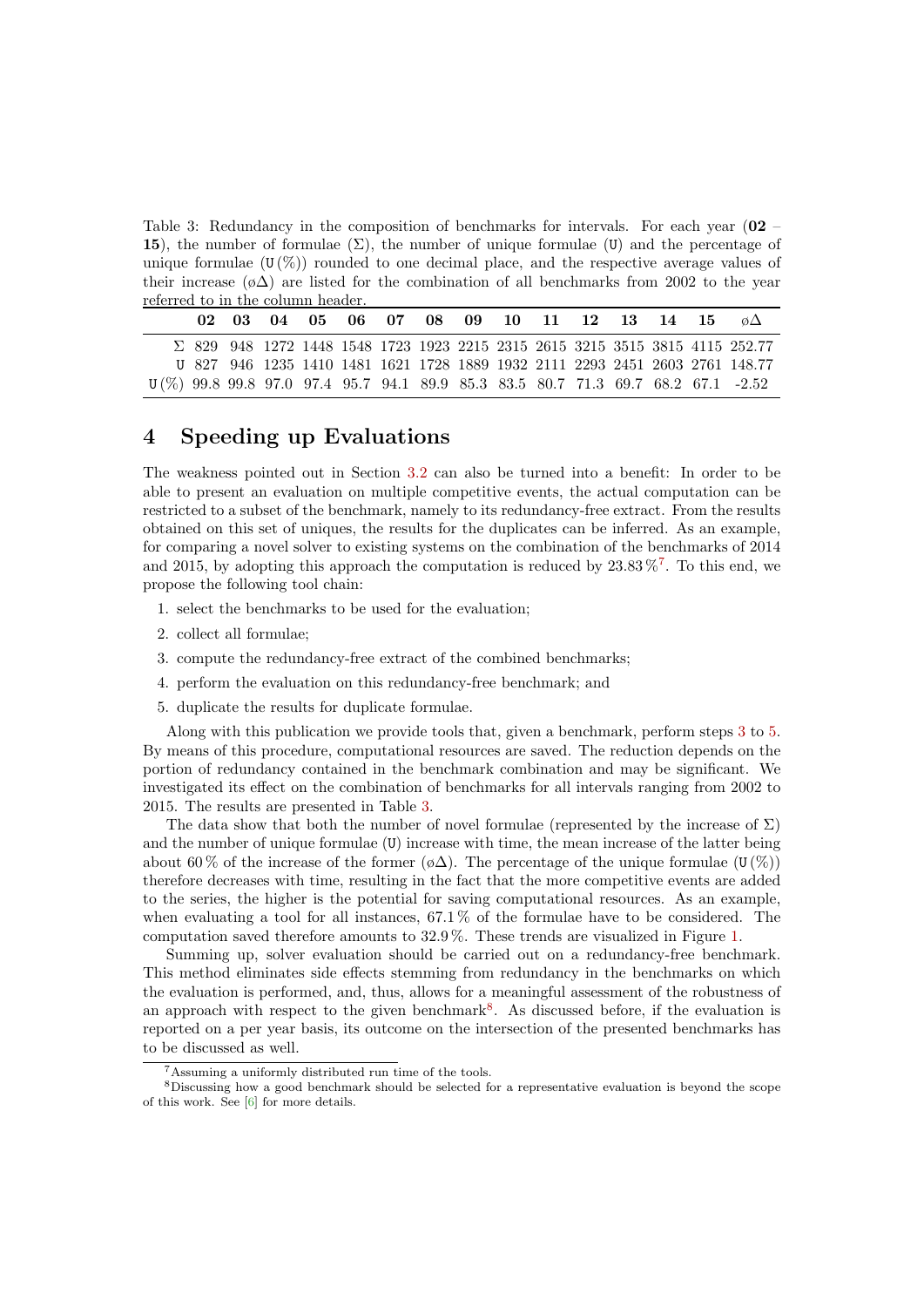

<span id="page-6-1"></span>Figure 1: Trend regarding the composition of benchmarks for intervals from 2002. In the upper figure, the trend with respect to the number of formulae and the number of novel formulae is visualized for the combination of all benchmarks from 2002 until the year indicated on the x-axis. The number of novel formulae shows a slower increase than the number of all formulae, hence the the portion of novel formulae decreases with time, as shown in the figure below.

### <span id="page-6-0"></span>5 Results

The procedure presented in Section [4](#page-5-0) was tested using Glucose 3.0, Lingeling baq, and Riss 6. As test data, we chose all application benchmarks used in the competitive events from 2002 to 2015. The experiment was run on a cluster where each node is equipped with 2 Intel Xeon CPU E5-2680 v3 with 12 cores running at 2.50 GHz. Each process was run with a CPU time limit of 1 hour and a main memory limit of 6.5 GB using every 4th core.

In a first step, we executed steps [3](#page-5-2) to [5](#page-5-3) of our tool chain obtaining evaluation results on the redundancy-free extract of the combined benchmarks and the results mapped onto the entire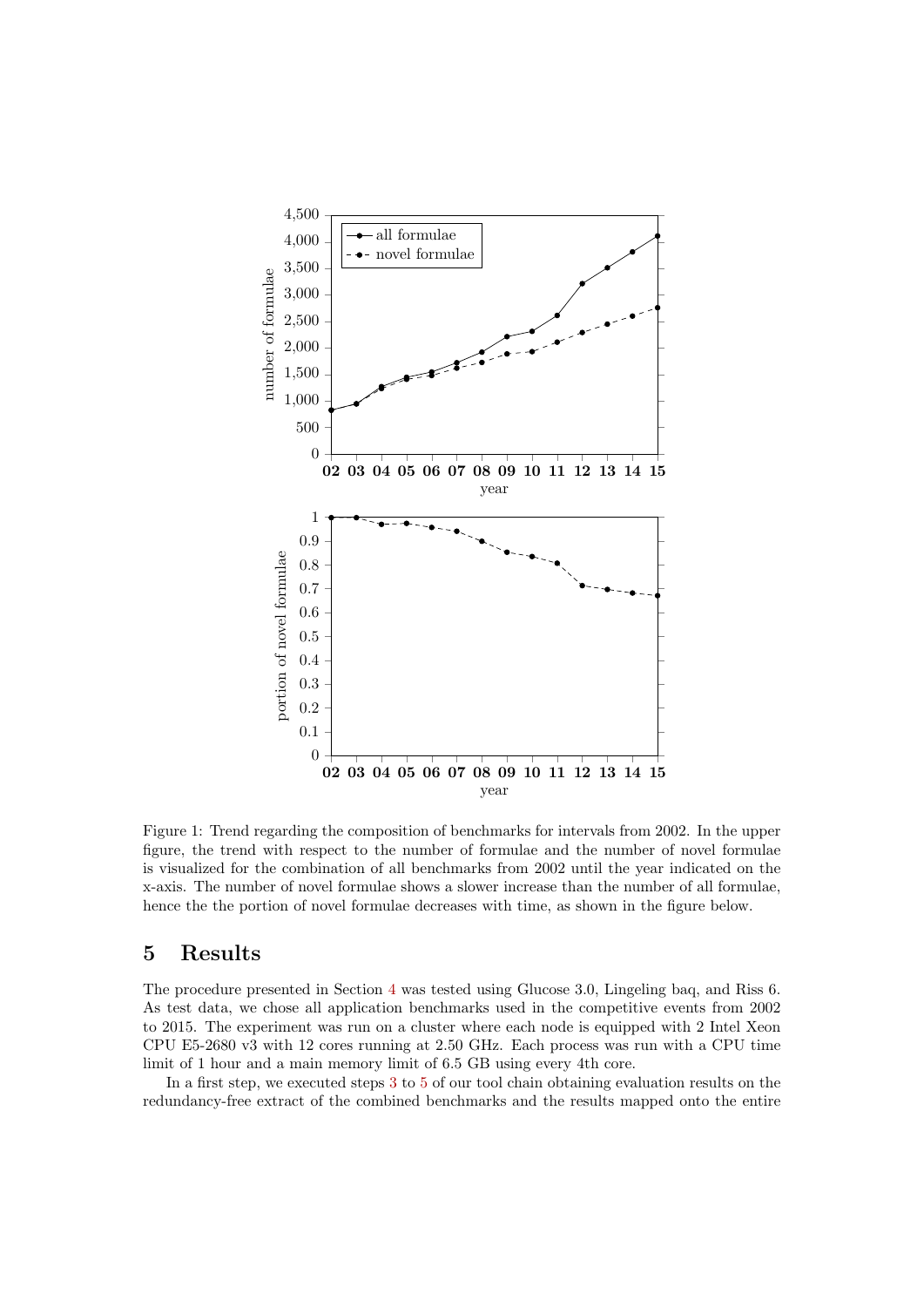<span id="page-7-0"></span>Table 4: The entries show the results of the evaluation executed on the redundancy-free extract of the combined benchmarks, after mapping the results to the entire benchmark, and the evaluation conducted on the entire benchmark. usc, # solved, total time and PAR denote unique solver contribution, number of instances solved, total run time and penalized average run time, respectively.

| experiment              | solver        | usc | $#$ solved | total time [s] | PAR [h] |
|-------------------------|---------------|-----|------------|----------------|---------|
| redundancy-free extract | Glucose 3.0   | 14  | 2117       | 453120         | 769.87  |
|                         | Lingeling baq | 88  | 2213       | 521379         | 692.83  |
|                         | Riss 6        | 44  | 2155       | 540352         | 756.10  |
| mapped formulae         | Glucose 3.0   | 31  | 3261       | 899943         | 1103.98 |
|                         | Lingeling baq | 152 | 3393       | 1029790        | 1008.05 |
|                         | Riss 6        | 69  | 3293       | 1024330        | 1106.54 |
| full benchmark          | Glucose 3.0   | 31  | 3256       | 890734         | 1106.43 |
|                         | Lingeling baq | 151 | 3388       | 1007180        | 1006.77 |
|                         | Riss 6        | 68  | 3297       | 1035320        | 1105.59 |

formula multiset. In a second step, we ran the solvers on all formulae, including the ones that were not evaluated in the first step. Recall from Table [3](#page-5-4) that the combination of all benchmarks used in competitive events since 2002 comprises 4115 formulae, 2761 of which are unique. The portion of unique formulae hence amounts to 67.1 %. One would therefore expect run time savings in the size of 32.9 % compared to the evaluation on the entire benchmark. The results are presented in Table [4.](#page-7-0)

The *unique solver contribution (ucs)* refers to the number of formulae solved only by the respective solver. The *total time* refers to the run time used for the instances which were solved. The penalized average run time  $(PAR)$  is obtained by adding to the total run time the number of unsolved formulae multiplied by the timeout. It therefore accounts for unsolved instances as well, and it should also be affected by the run time saving due to the exploitation of redundancy in the benchmark. From the results obtained from the run on the redundancy-free extract of the combined benchmarks, the run times for the entire benchmark are computed by duplicating the appropriate run time for the duplicate formulae. In the same manner, the number of solved instances was calculated for the entire benchmark. The data for mapped formulae therefore represent what we expect to find when the experiment is run on the entire benchmark.

Let us compare the results for the mapped formulae and the full benchmark. The usc is very accurate, it differs by 1 for Lingeling and Riss and is equal for Glucose. The differences in the number of solved instances amount to 0.15 % for Glucose and Lingeling, and 0.13 % for Riss, respectively. The differences for Glucose, Lingeling, and Riss concerning the total time amount to 1.02 %, 2.2 %, and 1.06 %, respectively. Riss was slower than expected while Glucose and Lingeling were faster than expected. The PAR is significantly more accurate: The differences amount to 0.22 %, 0.13 %, and 0.13 % for Glucose, Lingeling, and Riss, respectively. For each of the instances not solved, 1 h is added to the PAR. Glucose shows a higher PAR than expected, contrarily to Lingeling and Riss. Differences of this scale may also be due to the run time environment.

The PAR value of the solvers represents a meaningful value for the given evaluation. As we use a penalty factor of 1 (contrary to the commonly used PAR10 score), the PAR value of a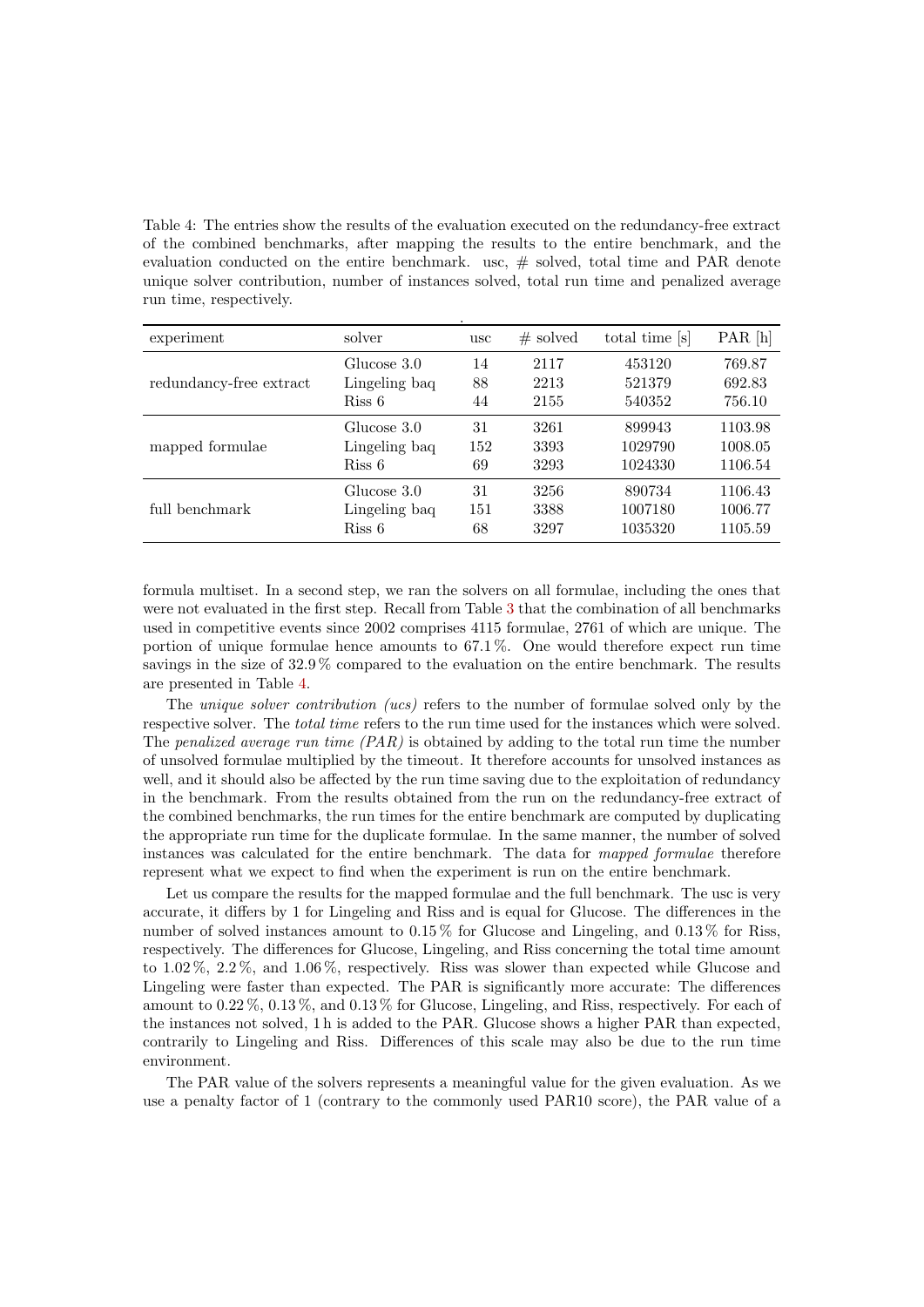solver refers to the time required by this solver to perform the evaluation. By comparing the values for the unique formulae and the full benchmark, calculating the saving is straightforward: We save 336.56, 313.94 and 349.49 hours for the three solvers. The amount of computational resources saved can be used for evaluating an additional solver on the same benchmark. The computation time for the features on all crafted and application formulae that are available from 2002 to 2015, including the unused formulae, amounts to about 60 hours. Hence, for the selected benchmark, the usage of the presented procedure already pays when one single solver is evaluated. Note that, in this work we considered application formulae only.

### <span id="page-8-0"></span>6 Conclusions

Evaluation and benchmarking are important and are affected by the setup and the used benchmarks. We therefore analyzed the structure of the application benchmarks used in the competitive SAT events between 2002 and 2015. We introduced the notion of feature-equivalence in order to identify duplicate formulae accounting for the redundancy in a benchmark. If a solver is evaluated on a benchmark containing redundancy, it is not possible to predict its performance on a different benchmark, unless either this benchmark contains the same portion of redundancy or the solver does not exploit this redundancy. Therefore, the solver's performance on the redundant formulae has to be taken into account in the discussion on evaluation results. We showed that from 2008, the benchmarks contained about  $50\%$  novel formulae. For this reason, the most promising approach to be placed well in the current year's competition is to optimize a solver for last year's benchmark.

We propose a method for saving computational resources when a solver is evaluated on a combination of benchmarks. This saving is achieved by performing the evaluation on the redundancy-free extract of the combined benchmarks and amounts to the portion of the redundancy contained in the combined benchmarks. For the combination of all application benchmarks used in the competitive SAT events between 2002 and 2015, by this method about 30 % of the run time is saved. We provide appropriate tools to

- 1. extract features;
- 2. match duplicate formulae (based on features); and
- 3. scale the evaluation on the redundancy-free extract up to the full benchmark again.

These tools will be available for download on our website<sup>[9](#page-8-1)</sup> and facilitate the addition of novel benchmarks in the future. With our method, developers can obtain meaningful evidence regarding a novel extension while saving computational resources. We present experimental data confirming the suitability of the chosen features and the feasibility of our approach.

From our method, various data result, e.g., formula features, feature calculation period, and run time of the solver. These data can be used for diverse learning tasks, e.g., determine feature correlation or predict suitable solver configurations.

When reporting evaluation results for benchmarks of two (or more) years independently, then a discussion on the formulae contained in the intersection of all used benchmarks has to be presented. Otherwise, no clear conclusion can be drawn. We pointed out that for obtaining an unbiased assessment, the evaluation results with respect to the redundancy have to be taken into account. The higher the percentage of solved duplicate formulae, the worse the solver will perform on novel formulae lacking redundancy. We emphasize that for this reason redundancyfree benchmarks should be used for evaluating novel solvers and solver extensions. Evaluations

<span id="page-8-1"></span><sup>9</sup>http://tools.computational-logic.org/content/evaluation.php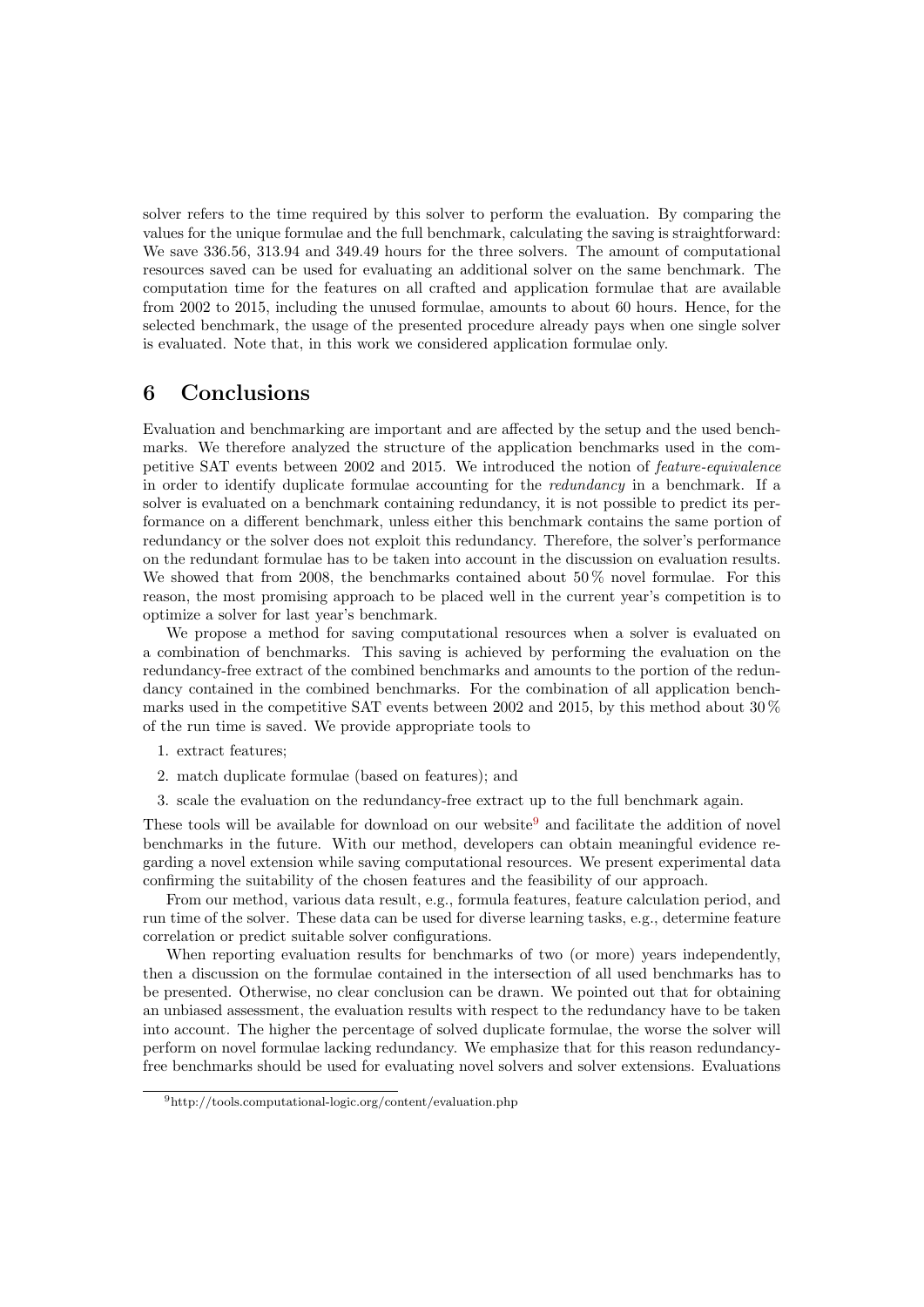should follow ideas proposed in publications, such as benchmark construction [\[6\]](#page-10-1), or report effects per family, as done in [\[4\]](#page-10-2).

It would be best, of course, to provide a redundancy-free benchmark. Be it that enough new formulae are available, the ideal solution consists in including only newly submitted formulae in the benchmark. If formulae from old benchmarks have to be included, e.g., due to the lack of benchmark data, redundancy-free benchmarks can be built by considering for every year formulae submitted for the first time only. If old formulae are contained in a competition benchmark, we suggest that a list of all included formulae per year is provided. Taking into account the discussion of Section [3,](#page-2-0) this approach facilitates the determination of the redundancy in the benchmark allowing for an unbiased solver evaluation.

As a final remark, we want to make both authors of experimental data as well as reviewers aware, that whenever data for several independent benchmarks are or should be provided, the question whether the benchmarks are actually independent has to be considered. For the application track of the SAT competition benchmarks, we showed that most benchmarks are not independent.

### <span id="page-9-0"></span>7 Future Work

There are several aspects which should be addressed in the future. In this work, we focus on SAT solving. However, our results can be adapted to other problems, e.g., QBF, MaxSAT, PB, CSP, and AIG, and are therefore of relevance for other competitions as well. To this end, an analogon to the CNF features has to be identified for the respective problems. The definition of such an analogon should be straightforward, since most of the features used in our work are based upon graphs which can be constructed in most symbolic languages. In a next step, the classifier applied for the computation of the formula features has to be adapted accordingly. Evaluation method and assessment of the results principally remain unmodified. Our results are therefore of interest for authors participating in other competitions as well, e.g., in HWMCC, PB, MaxSAT, SMT, and QBF as well as Planning.

In this work, we addressed the application track of the SAT competition benchmarks. The structure of the crafted benchmarks can be investigated by means of the tools we provide on our website.

We used the features presented in [\[1\]](#page-9-1). However, different features could prove adequate as well for identifying the redundancy contained in the combination of benchmarks.

Acknowledgments. The authors thank the DFG for supporting this work under the grant HO 1294/11-1 and the ZIH of TU Dresden for providing the computational resources to produce the experimental data for the empirical evaluation.

### References

- <span id="page-9-1"></span>[1] Enrique Alfonso and Norbert Manthey. New CNF features and formula classification. In Daniel Le Berre, editor, POS'14, volume 27 of EPiC Series, pages 57–71. EasyChair, 2014.
- <span id="page-9-2"></span>[2] Adrian Balint, Anton Belov, Marijn Heule, and Matti Järvisalo, editors. Proceedings of SAT Competition 2013; Solver and Benchmark Descriptions, volume B-2013-1. University of Helsinki, Department of Computer Science Series of Publications B, 2013.
- <span id="page-9-3"></span>[3] Anton Belov, Daniel Diepold, Marijn J.H. Heule, and Matti Järvisalo, editors. Proceedings of SAT Competition 2014, volume B-2014-2 of Department of Computer Science Series of Publications B. University of Helsinki, Helsinki, Finland, 2014.